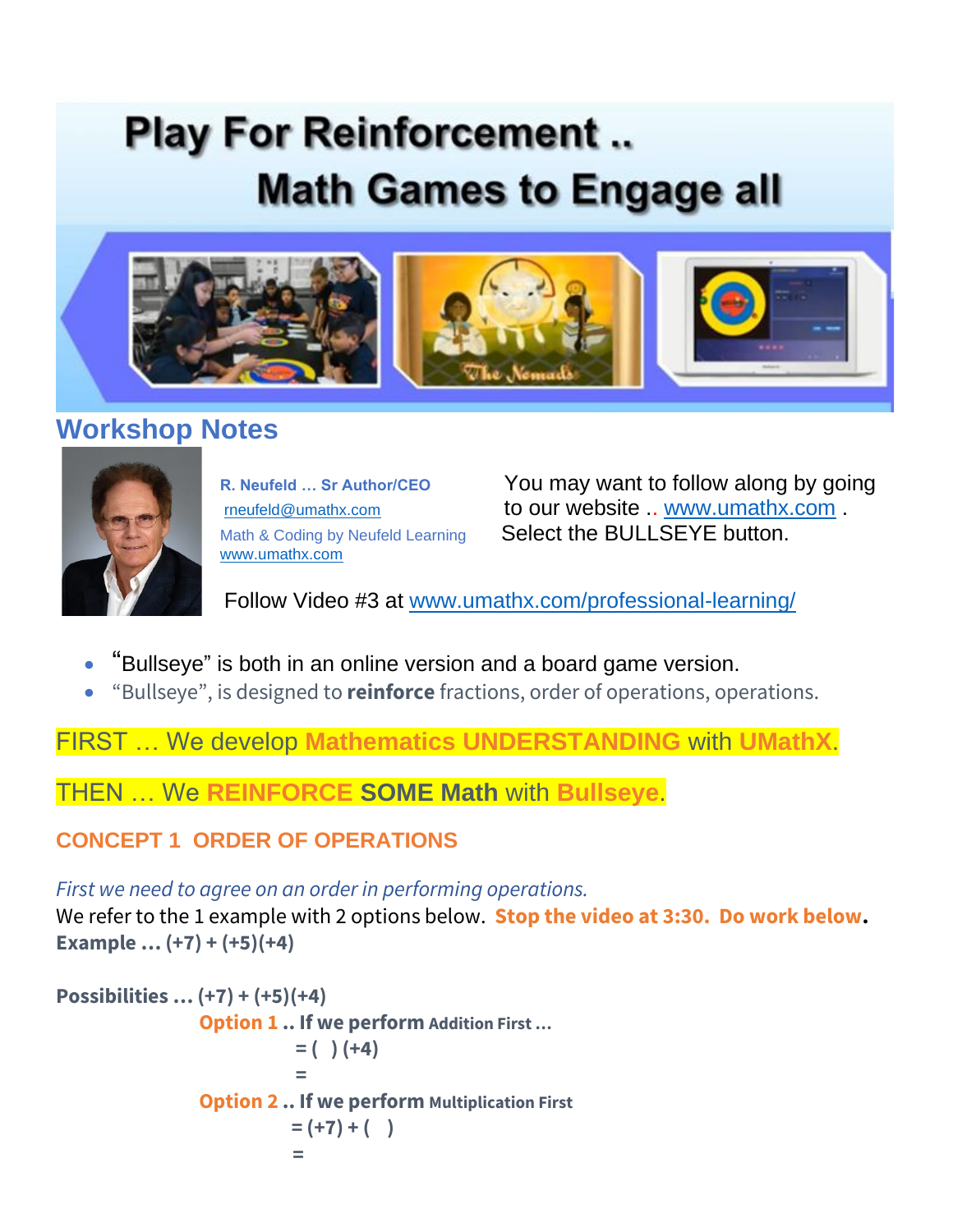**Hence we must agree on an ORDER FOR PERFORMING OPERATIONS.** 

**We agree on the following ORDER OF OPERATIONS:**



**We remember the above with … Please Excuse My Dear Aunt Sally**

#### **Stop the video at 5:40. Do work below.**

| <b>Example 1</b> | $3(2 + 7)$     | <b>Example 3</b> | $8(3 + 5)$         |
|------------------|----------------|------------------|--------------------|
|                  |                |                  |                    |
|                  |                |                  |                    |
| <b>Example 2</b> | $6 + 3(9 - 2)$ | <b>Example 4</b> | $24 + [6 - 3] - 6$ |
|                  |                |                  |                    |
|                  |                |                  |                    |
|                  |                |                  |                    |

#### **CONCEPTS 2 & 3 .. Content WITH 1 & 2 DIGIT NUMBERS & FRACTIONS**

**Stop the video at 8:17. Check through Items 1 to 6 below.**

**Please access [www.umathx.com/software](http://www.umathx.com/software)**

**As you await release of UMathXI, we make following INFORMATION & RESOURCES available at no cost.**



 $2.$ 

**Video of UMathXI and UMathX at [www.umathx.com/software](http://www.umathx.com/software)**

**Video of Frameworks for Learning** $3.$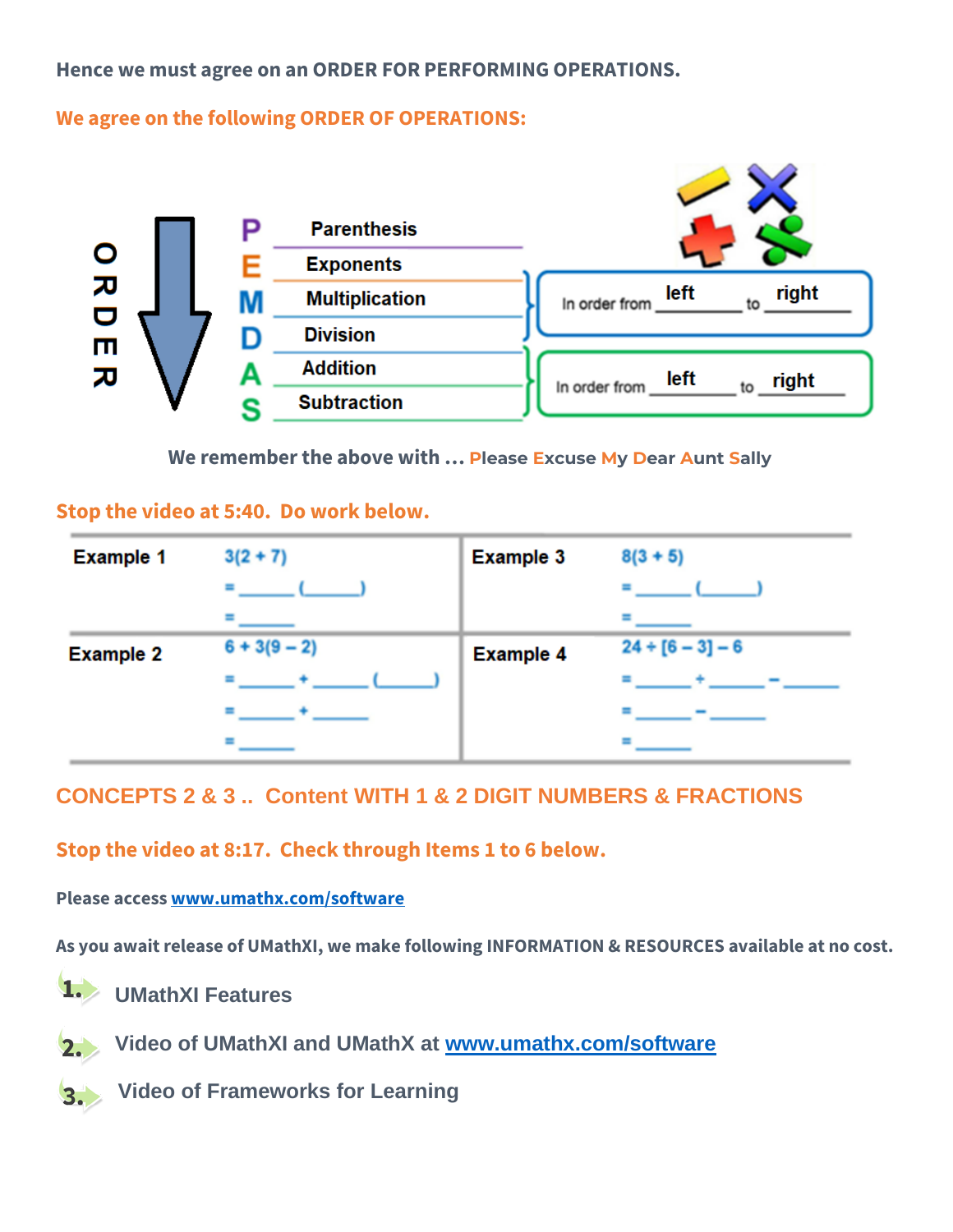

**4. Source of Frameworks and Support Sheets [umathx.frameworks/](https://www.umathx.com/umathx-frameworks/) [umathx.support-sheets/](https://www.umathx.com/support-sheets/)**

**5.** Select from .. "Specially Adapted UMathXI Frameworks" **[Visualize-Fractions](https://www.umathx.com/wp-content/uploads/Lesson-Visualize-Fractions-with-Pattern-Blocks-Licorice-and-JuJubes.pdf) [Adding-Fractions](https://www.umathx.com/wp-content/uploads/Lesson-Adding-Fractions-with-Understanding.pdf)**

**Give Access to a previous version of "Understanding Math" on Windows.**

**a) For K – 3, Click to download [UNumeration08.exe](https://www.umathx.com/UNum08.exe) (serial # 3-B18652928-465) Sample Selection: Operations – Introduce Multiplication Facts… 6,7,8,9 Example:** *Below is only the graphic. Download Numeration and access live.*



**a) For 4 – 10, Click to download [UMath08.exe](https://www.umathx.com/Umath08.exe) (serial # 5-B17611264-681) Example: Select from menu.** 

*Below is only the graphic. Download UMath08 and access live.*

| $\mathbf{1}$             | The Meaning of Fractions             | 9  | <b>Subtracting Fractions</b>                   |
|--------------------------|--------------------------------------|----|------------------------------------------------|
| $\overline{2}$           | <b>Products, Multiples, Factors</b>  | 10 | <b>Multiplying Fractions</b>                   |
| 3                        | <b>Equivalent Fractions</b>          | 11 | <b>Dividing Fractions</b>                      |
| 4                        | <b>Percent A Special Fraction</b>    | 12 | <b>Order of Operations</b>                     |
| $\overline{\phantom{0}}$ | <b>Introduction to Decimals</b>      | 13 | <b>Improper Fractions and Mixed Numbers</b>    |
| 6                        | <b>Percents, Fractions, Decimals</b> | 14 | <b>Addition and Subtraction of Decimals</b>    |
| $\overline{7}$           | <b>Ratios and Proportions</b>        | 15 | <b>Multiplication and Division of Decimals</b> |
| 8                        | <b>Adding Fractions</b>              | 16 | <b>Cumulative Check</b>                        |